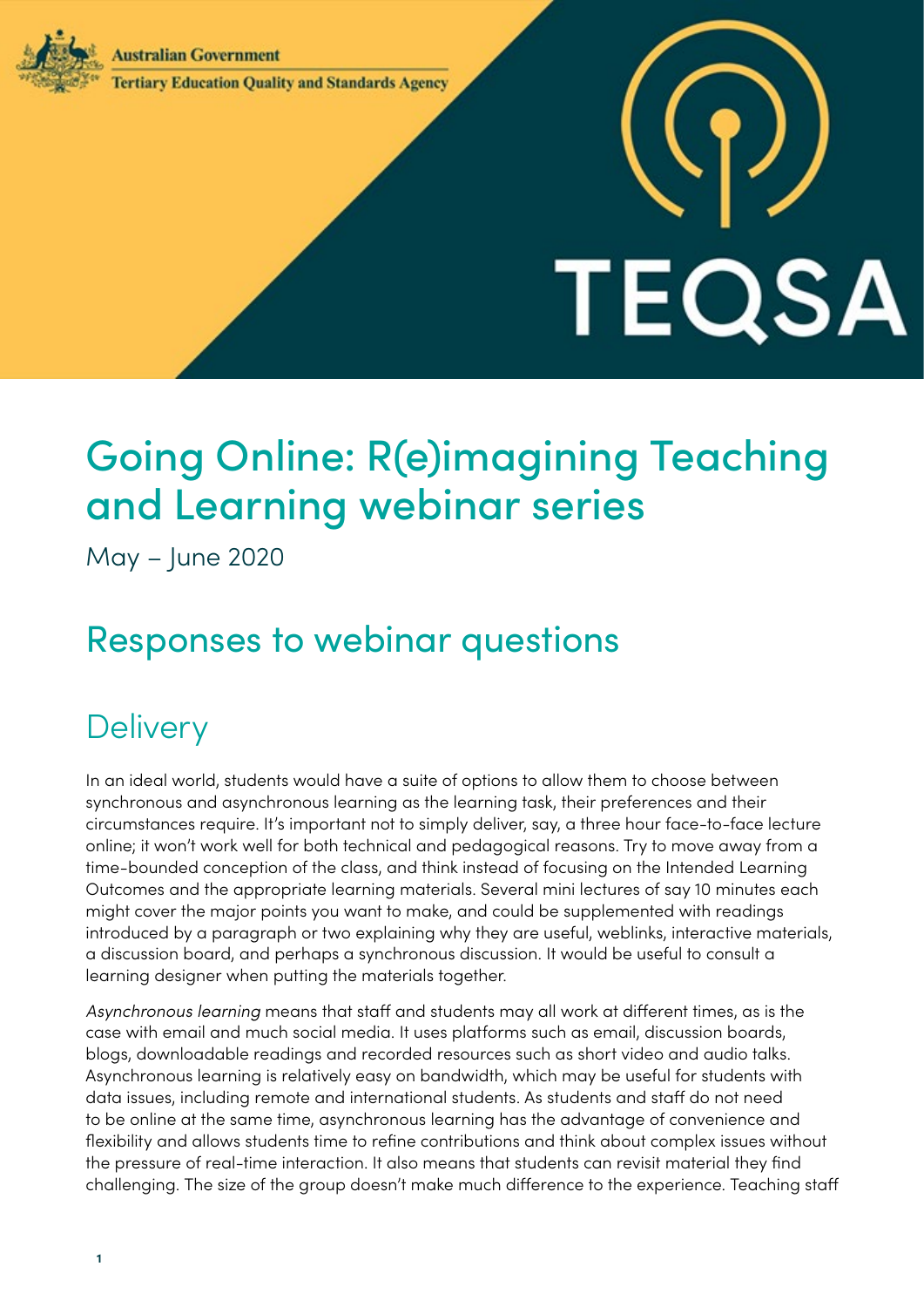announce set online 'office hours', which trains students to learn to wait for a response, rather than expecting immediate answers, and might make dealing with student concerns less overwhelming for the academics. Similarly, all questions, except for confidential matters, can be posted to discussion boards, allowing responses to be shared between teaching staff if there are more than one. This also gives students an opportunity to respond to other students' simpler problems, such as questions about what chapter to read. It can be useful to have a specific discussion board for glitches and queries.

Asynchronous teaching is, however, *teaching*. You need to actively teach the materials you post, and not simply use online space as a file repository. If you post an article, video, image or link, be sure to introduce it with a sentence or two to explain why it's there. Small and frequent reminders of the teacher's presence are gold to students: they can be audio, video or text based, and very casual. A two minute video talk shot with your phone and posted as an introduction to an article can make a real difference to a students. Even a chatty paragraph of introduction ('This is difficult, but I think you will find it useful because…') can make a big difference to the reader. Using PowerPoint slides is fine if that's your usual practice but you should record some commentary to explain what's going on.

*Synchronous learning* allows social interaction in real time and is often more technologically demanding (for example of bandwidth). Examples include videoconferencing, chat and livestreaming of lectures. It can be difficult to manage from home, if participants forget to mute microphones and various interferences can occur. Sometimes these interferences are enjoyable and lead to laughter and group bonding, but they can be stressful for the presenter, such as when [Professor Robert Kelly's small children interrupted a live interview with the BBC in 2017](https://www.theguardian.com/media/2017/dec/20/robert-kelly-south-korea-bbc-kids-gatecrash-viral-storm). Class size is relevant, in that large synchronous classes can be harder to manage.

Good practice is to provide options. If a lecture is live-streamed, it can also be put up as a recorded version, and even 'chunked' for student convenience if your systems allow. Discussion groups in real time can be supplemented by (for example) a moderated discussion board. As well as making the unit more interesting, this allows individuals to learn in a variety of ways and also maximises student convenience.

[TEQSA provides links to a large number of good practice guides and checklists](https://www.teqsa.gov.au/online-learning-good-practice) to help with the transition to online delivery and to develop a highly engaging online learning environment, including:

- [10 strategies for online learning during a coronavirus outbreak](https://www.iste.org/explore/learning-during-covid-19/10-strategies-online-learning-during-coronavirus-outbreak)
- [9 Tips for successfully moving your face-to-face course online](https://elearnmag.acm.org/archive.cfm?aid=2509419)
- [What is student engagement in online learning and how do I know when it is there?](https://melbourne-cshe.unimelb.edu.au/__data/assets/pdf_file/0004/3362125/student-engagement-online-learning_final.pdf)
- [Seven ways to improve students' online learning experiences in your subject](https://melbourne-cshe.unimelb.edu.au/__data/assets/pdf_file/0011/3357164/improving-online-learning_final.pdf)

# Class sizes and participation

The size of online classes is limited mostly by assessment logistics and the number of staff involved. While large and static online units are not popular with students and often have a high drop-out rate, many students report great satisfaction with huge (i.e. thousands of students) but well-designed and well-run online classes. In fact, students may report a more intimate experience in well-managed online courses than in some traditional very-large-lecture halls, where the lecturer is a tiny figure on a distant stage.